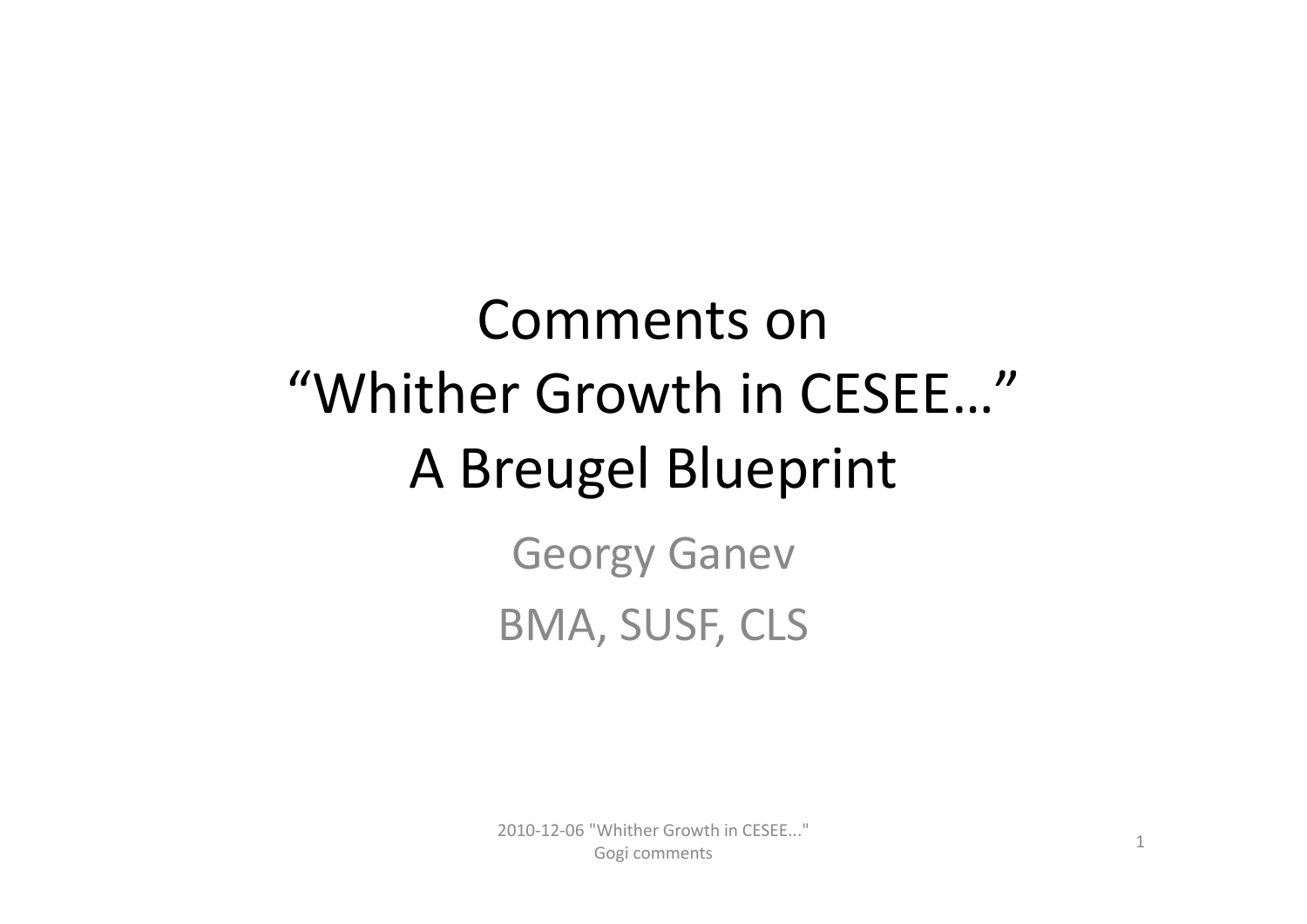## A Quick Structure

- Since I agree with most that is said in Chapters 4 and 5, I will dwell mostly on Chapter 3 on exchange rate regimes and all related claims
- Chapter 3 outlines weaknesses of fixed exchange rate regimes, and strengths of flexible exchange rate regimes
- I will deal with these in turn
- And finish with a 1-slide remark on the question "Whither Growth?"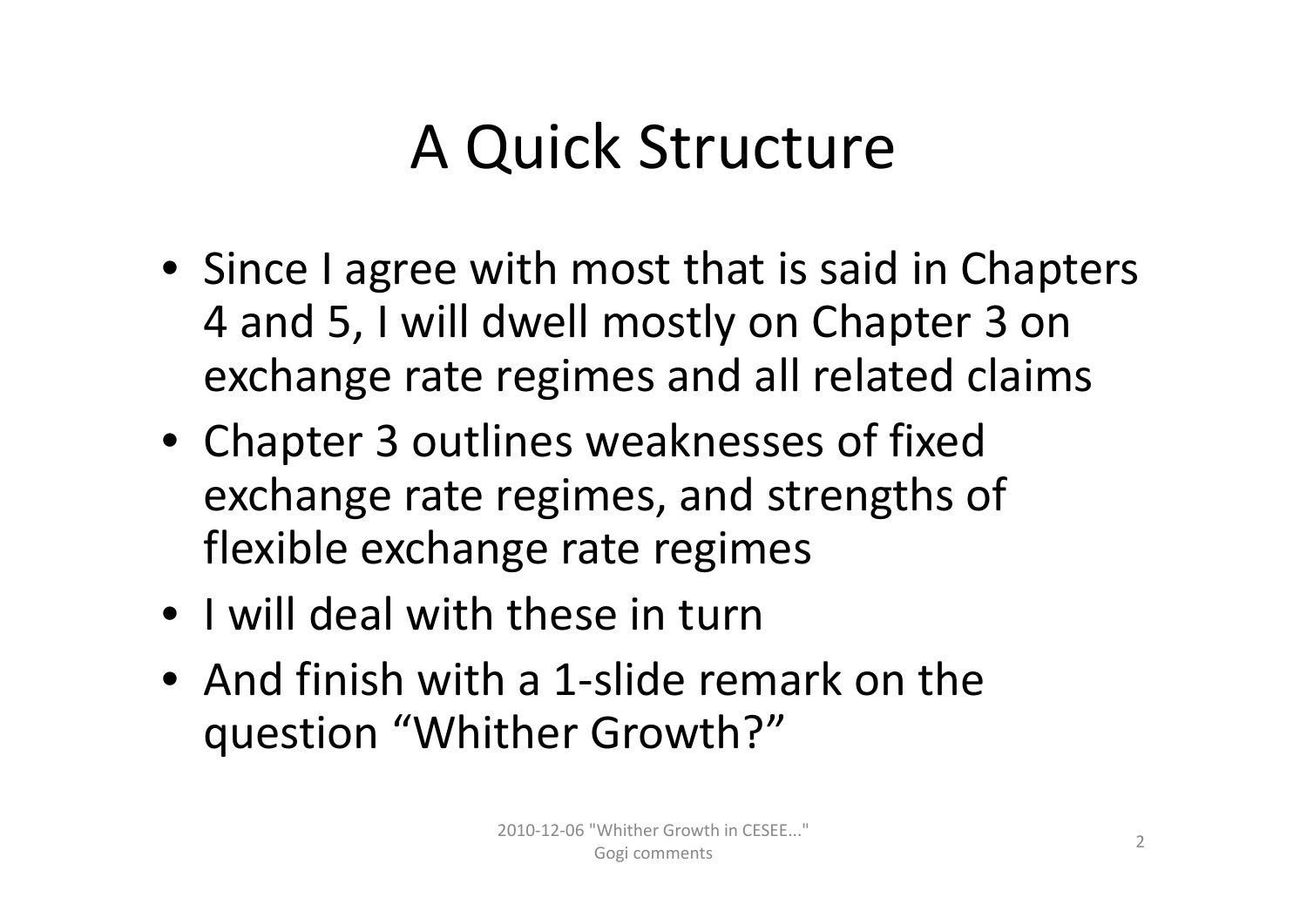# Claim 1: for CESEEs fixing is worse

- This is the main message of Chapter 3
- Catching up is more difficult under fixing
- Main reason: under fixing catching up happens through inflation, lowering real interest rates and making things bubbly by:
	- High CA deficits
	- Fast‐growing external debt
	- – $-$  Huge capital inflows biased in favor of debt vs FDI
	- The FDI inflows biased towards non‐tradables
	- $-$  Real exchange rate appreciation decreasing competitiveness
- All this when the crisis started led to:
	- $-$  Sharper contractions for fixers
	- $-$  Faster rise in unemployment for fixers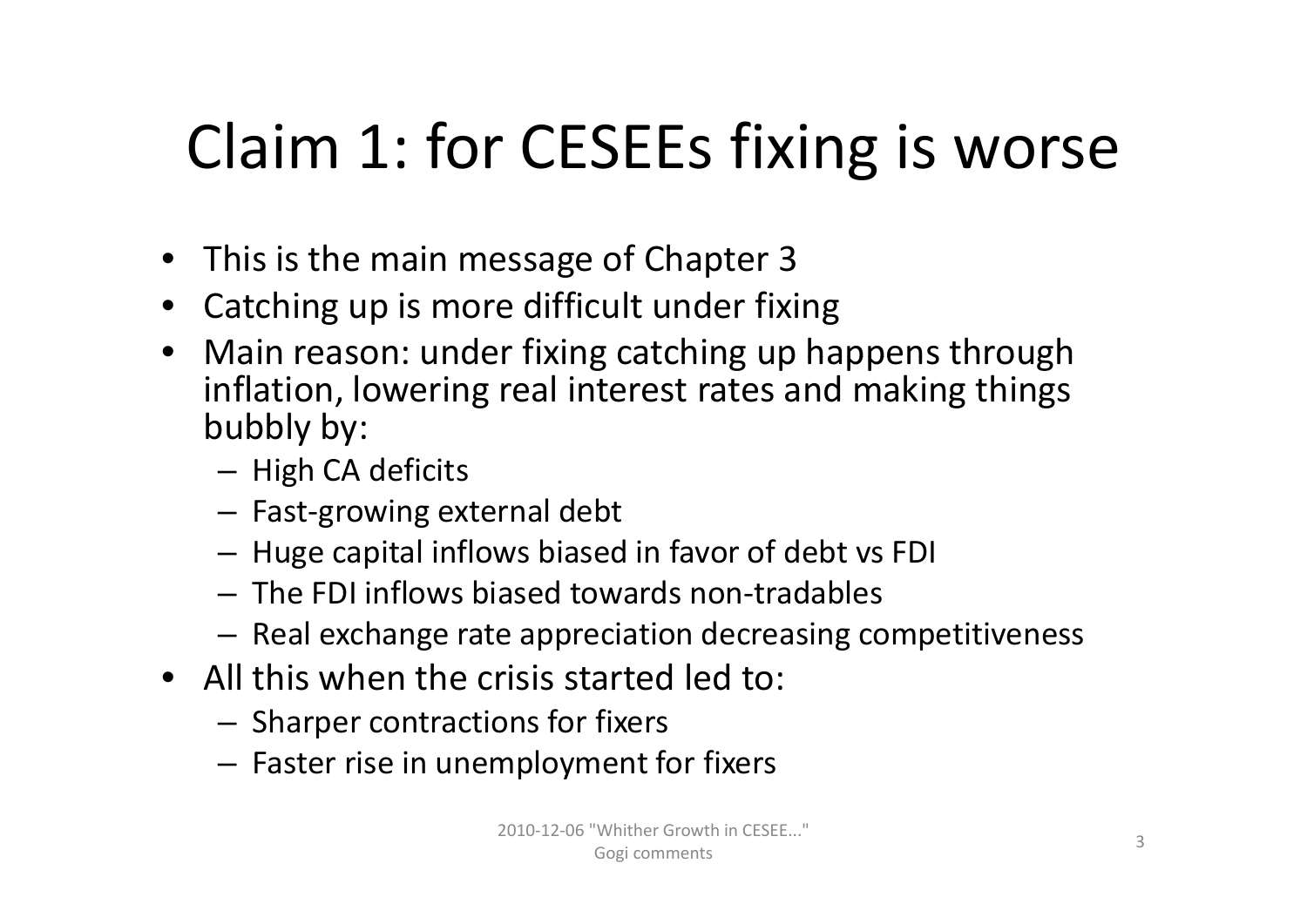# Claim 2: for CESEEs flexing is better

- Flexers retain independent monetary policy
- If times are too good they can appreciate nominally and curb potential bubbles
- When times are bad they can depreciate and absorb shocks nominally rather than really
- Fine, but…
- Looking from BG both claims are problematic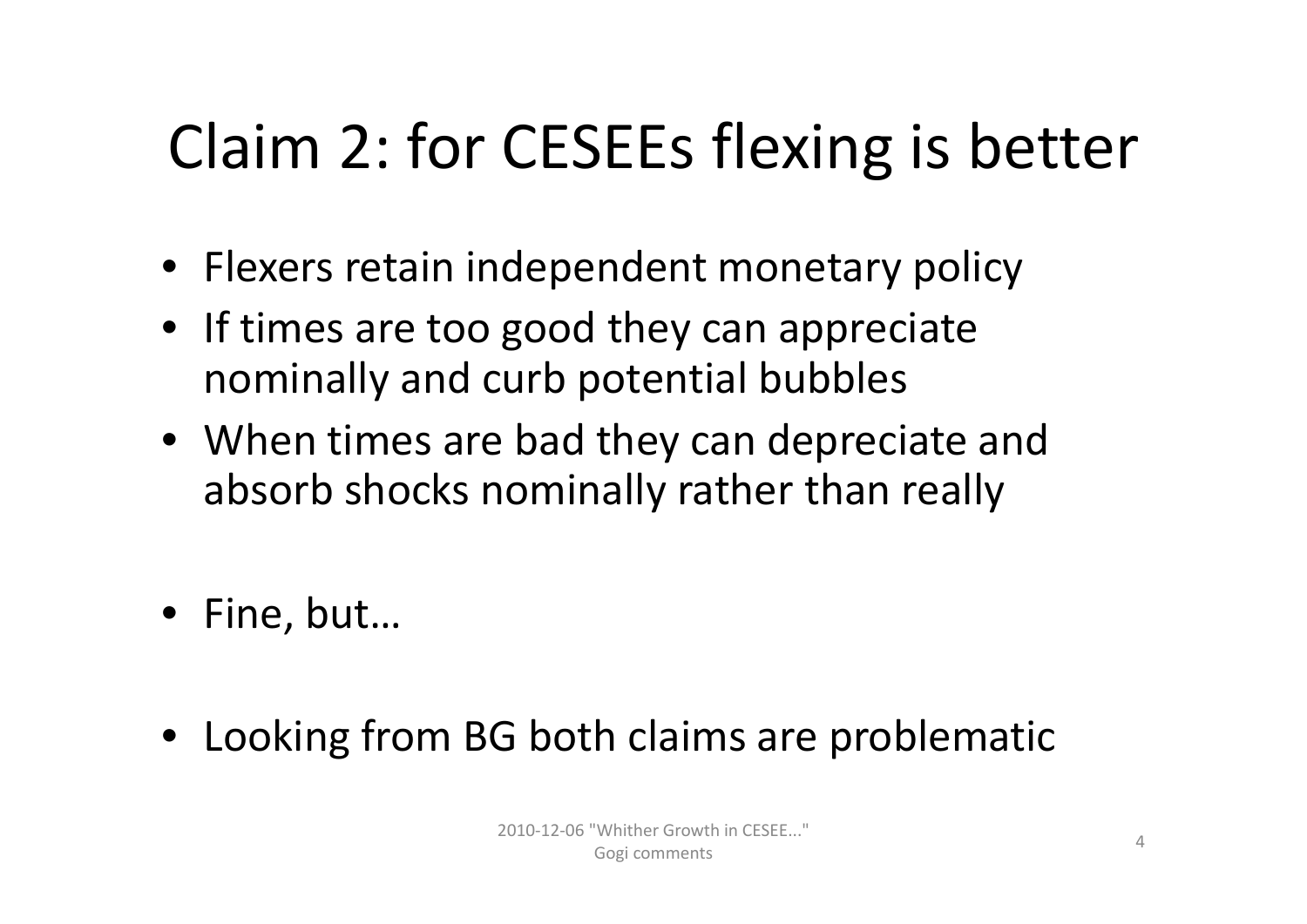- Real interest rates being negative in fixers, attracting foreign indebtedness?
	- $-$  The implicit assumption is that for some reason the nominal interest rate is given, and higher inflation means lower real interest rate
	- Wicksell would have <sup>a</sup> problem with that
- Maybe this is true in some cases and circumstances
- • $\bullet$  But not in BG
	- on average +1.5 % in 2004-2008
	- $-$  right there with the floaters in Table 3.2, p. 51
	- – $-$  so, in BG, increased foreign borrowing is NOT due to low to negative real interest rates

2010‐12‐06 "Whither Growth in CESEE..." Gogi comments **5**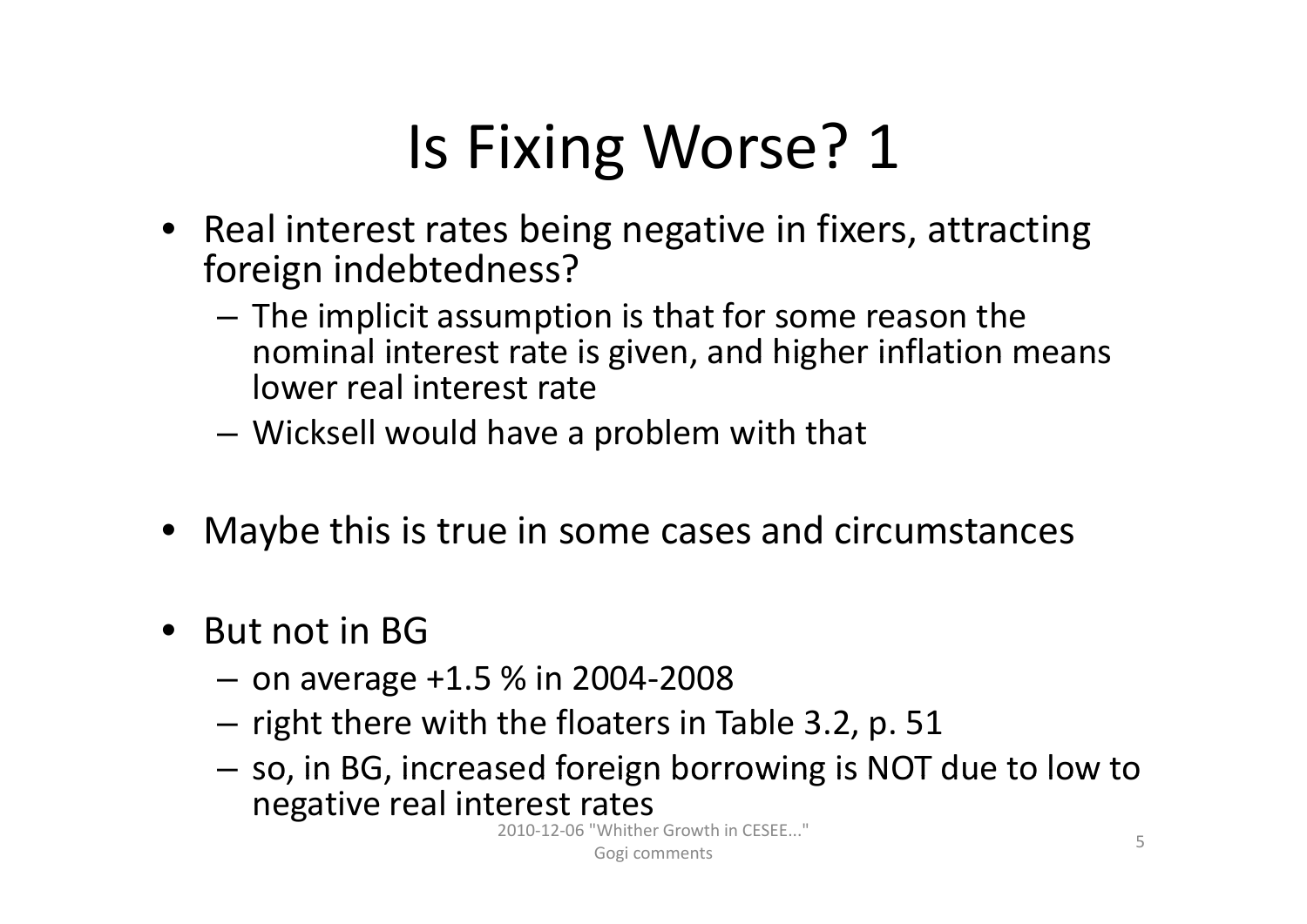

2010-12-06 "Whither Growth in CESEE..." Gogi comments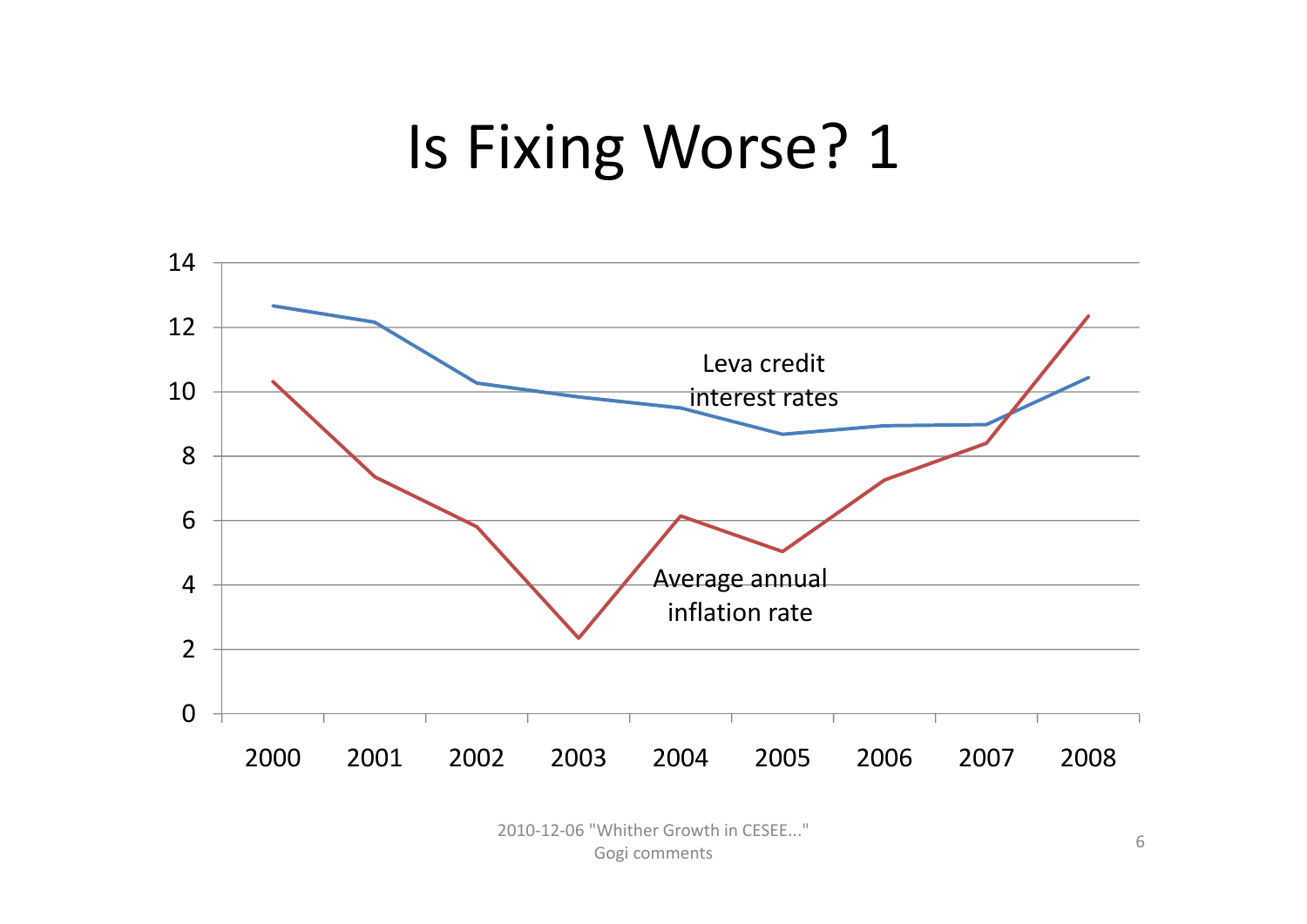- It is true that CA deficits were large in the EU fixers. This may be caused by all kinds of factors other than fixing alone.
	- Size
	- $-$  Starting position
	- High domestic rates of return with risks getting lower
- The issue with debt is different.
- But to see this we need to forget about face value, and recall that <sup>a</sup> debt is as big as its service!
- And in the case of BG debt does not seem to have grown that much!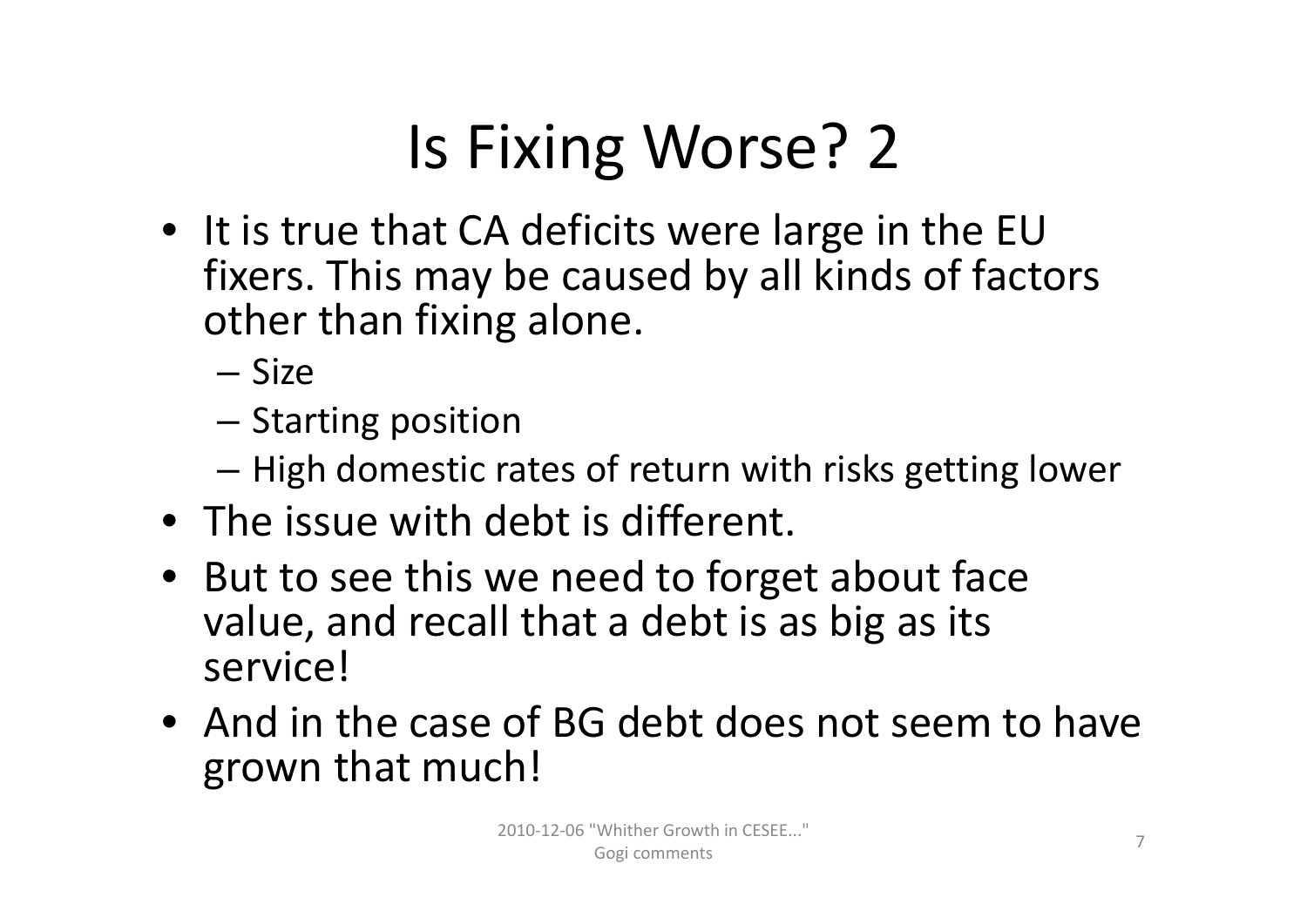

2010-12-06 "Whither Growth in CESEE..." Gogi comments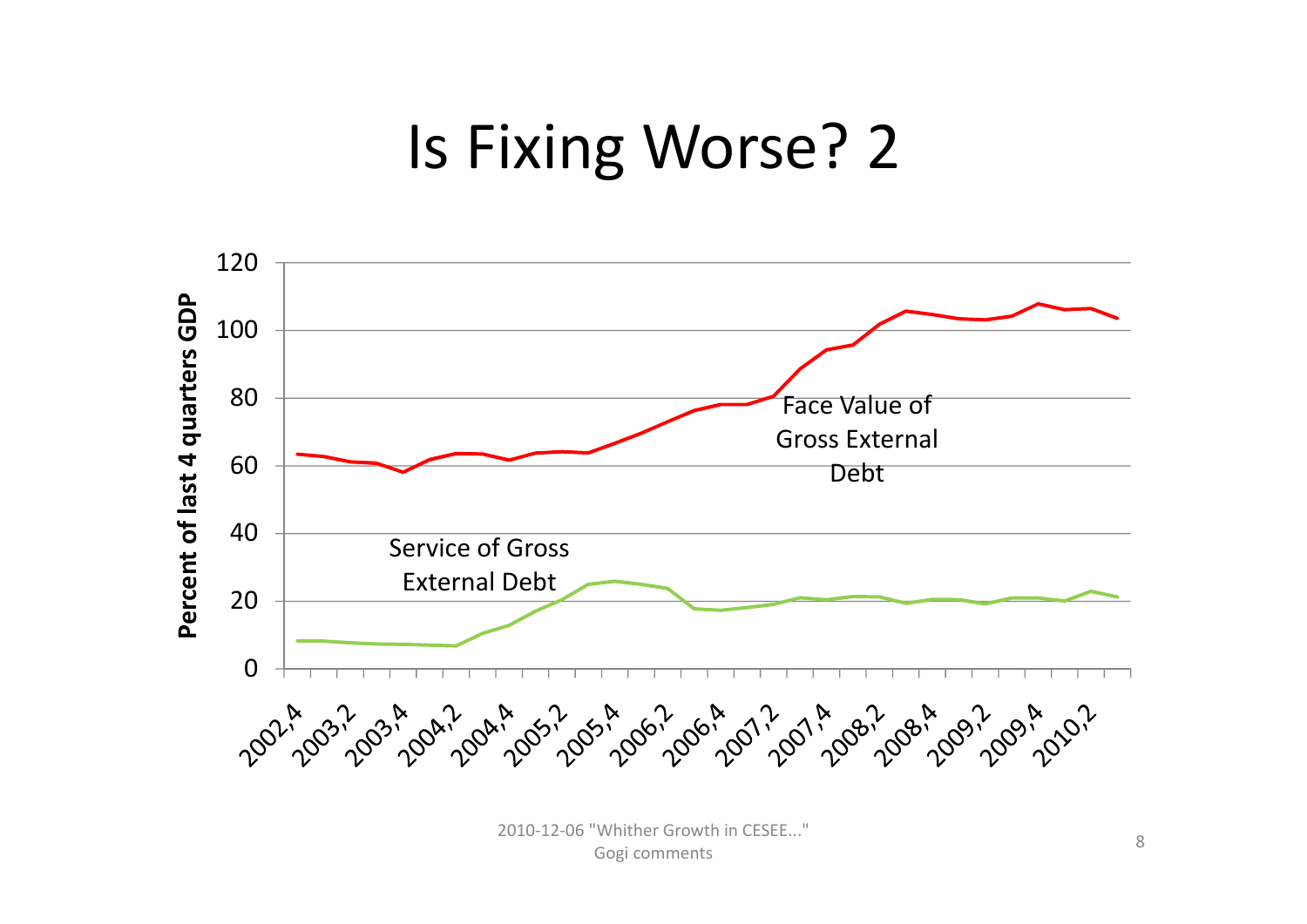# Is Fixing Worse? 2 a note on saving

- • Savings:
	- The implicit claim is that <sup>a</sup> sustainable model involves sufficient domestic savings. True.
	- But
	- If <sup>a</sup> foreign savings flow is downpouring, and if the public sector is saving healthily, households do not HAVE to save so much… which they can change if things change
	- It seems, that is what they are doing right now: the inflow of foreign savings decrased dramatically, the public sector stopped saving, and:
		- Eurostat projects (forecast for 2010) that BG will go from being the fifth lowest gross saver in EU in 2008 to being the second highest in 2010 (behind Estonia).
		- This is no trivial amount an increase of 10 pp of GDP in two years.
		- Whether this is a permanent shift is unclear. But it did happen.
- General idea of these remarks: the fact that many people on Earth want to direct their savings towards your economy does not necessarily mean "problems with the effectiveness of monetary policy and capital market regulation" (p. 35)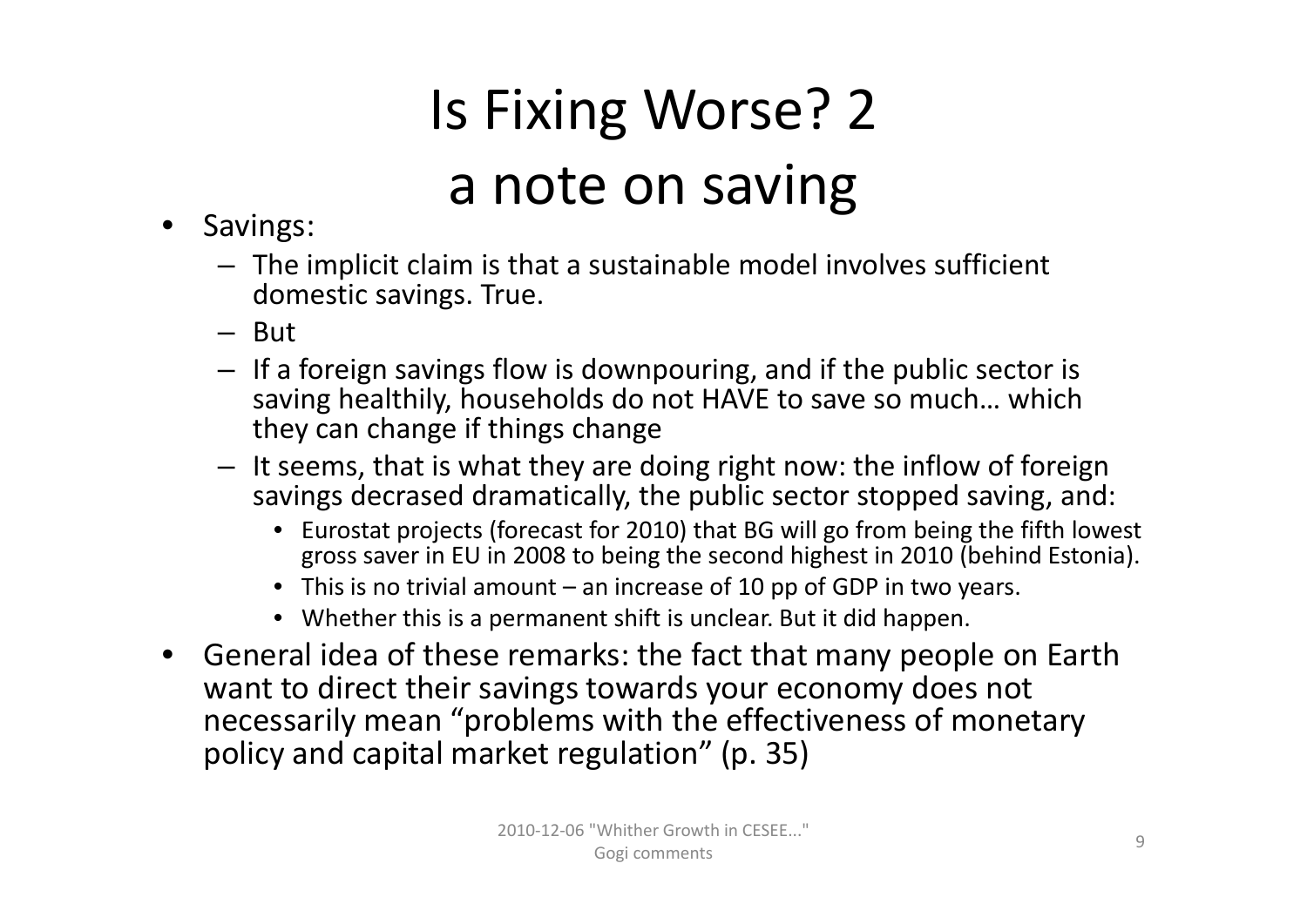- Capital inflows in BG were NOT biased in favor of debt, at least not in comparison with CESEE flexers
	- $-$  Fig. 2.4: share of FDI in total capital inflows in BG was second highest among CESEEs after CZ
- FDI in BG was not biased in favor of non‐tradables (esp. real estate and financials)
	- $-$  Fig. 2.5 BG has by far the most sectorally balanced FDI inflow!
	- $-$  BG has a very high FDI into manufacturing when you take the GDP point of view: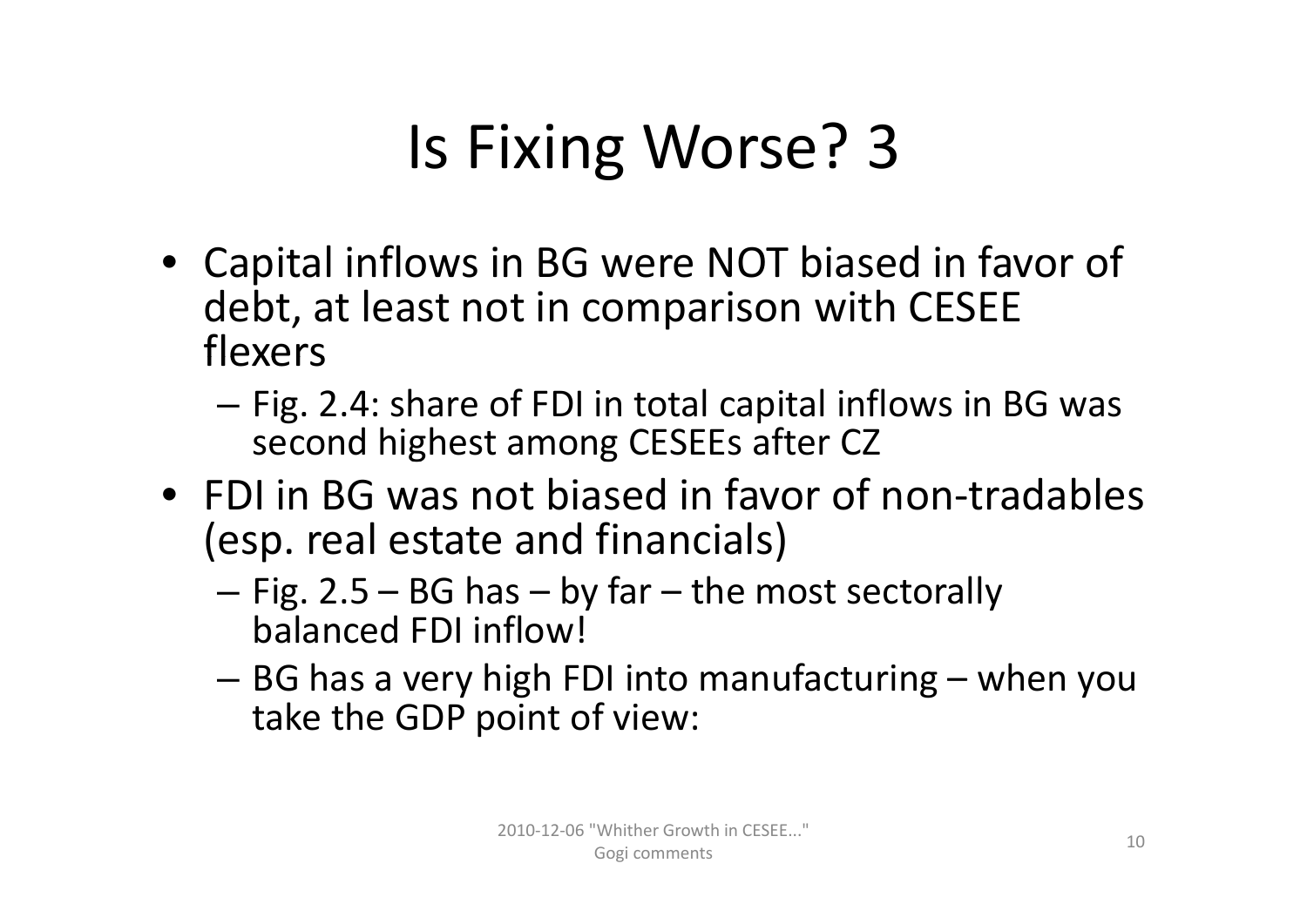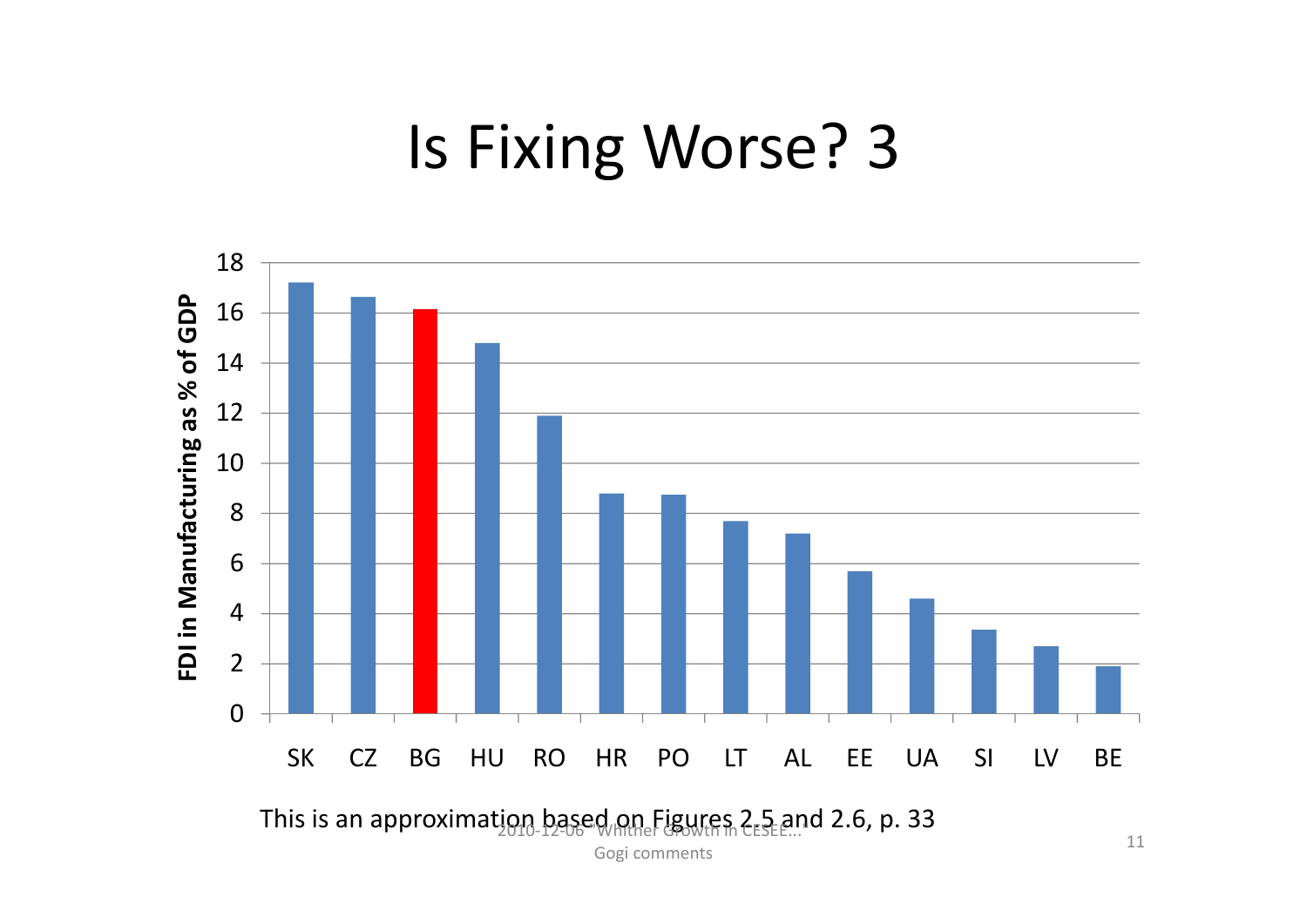- $\bullet$  The issue with the real appreciation is one where causes and effects have to be carefully observed
- What is "sustainable" vs "excessive" real appreciation?
- Does real appreciation cause competitiveness, or vice versa?
- The case of BG:
	- – $-$  Real appreciation is along the lines deemed by the Bruegel Blueprint to be sustainable
	- $-$  Real appreciation seems to go hand in hand with rising competitiveness, properly defined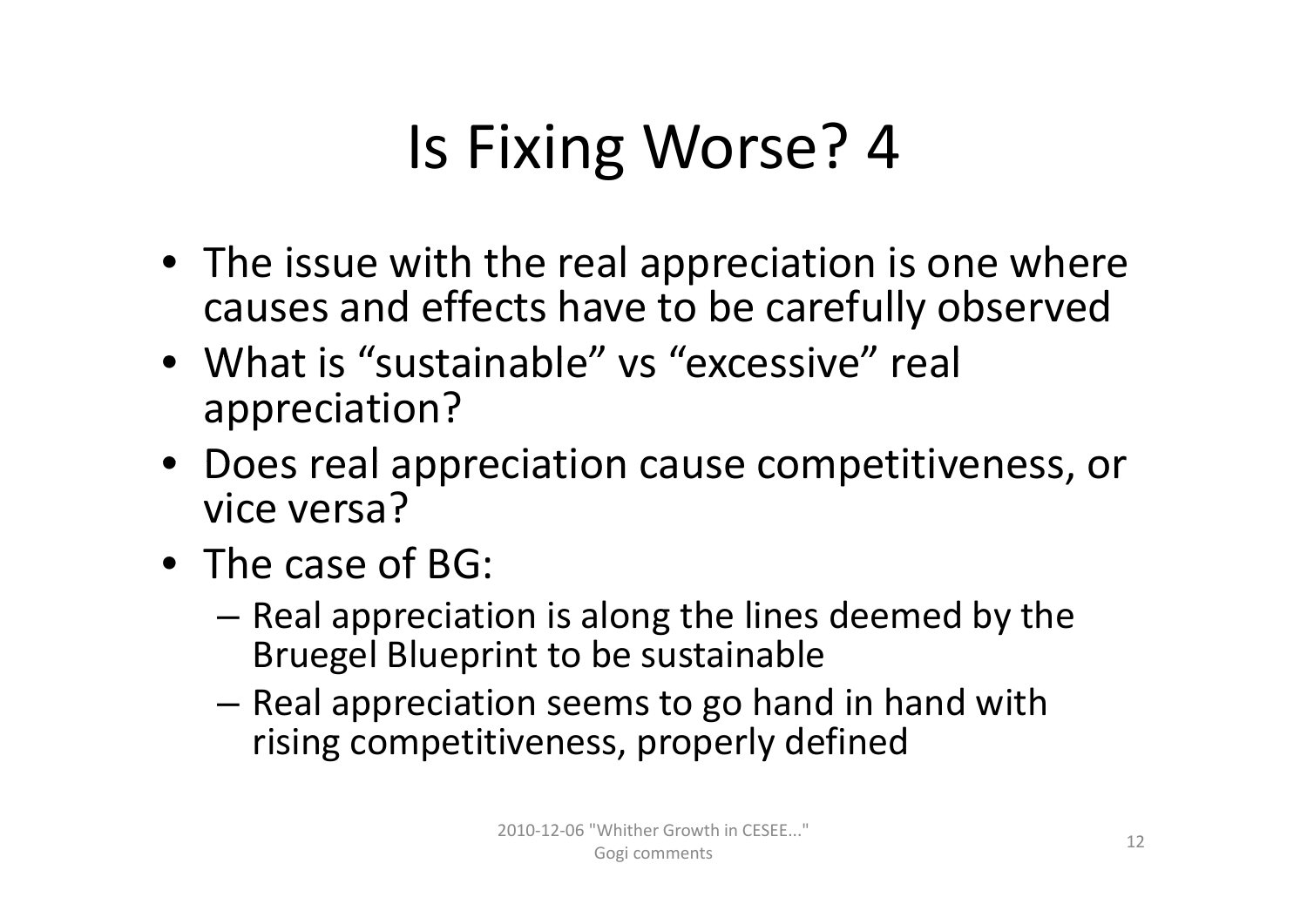

Note: EU-27 used as base. US, Canada, Australia, New Zealand, Japan much less relevant Gogi comments 13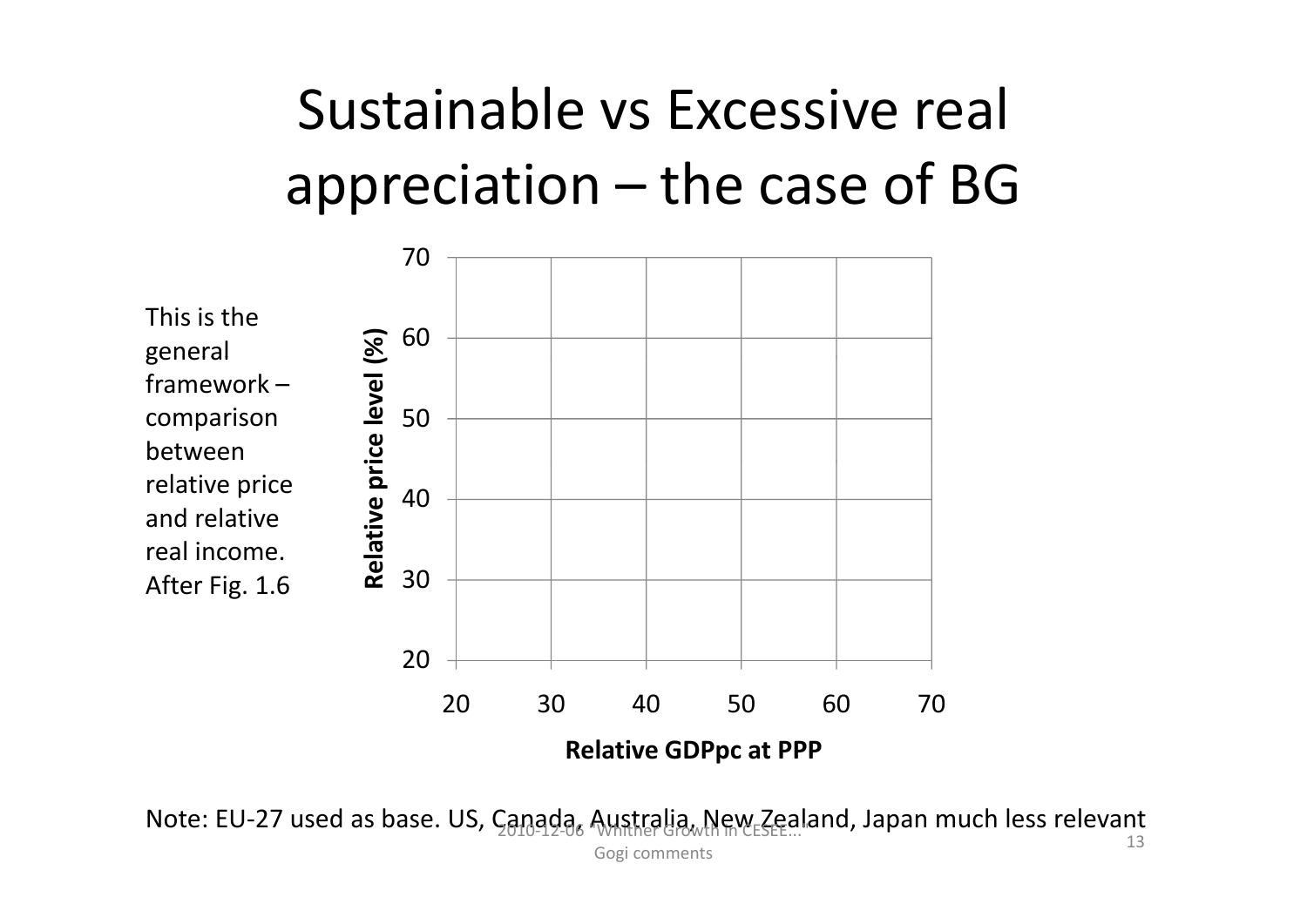For somereason, this is considered tobe the "ideal", "sustainable"convergence. Let us not dispute that.

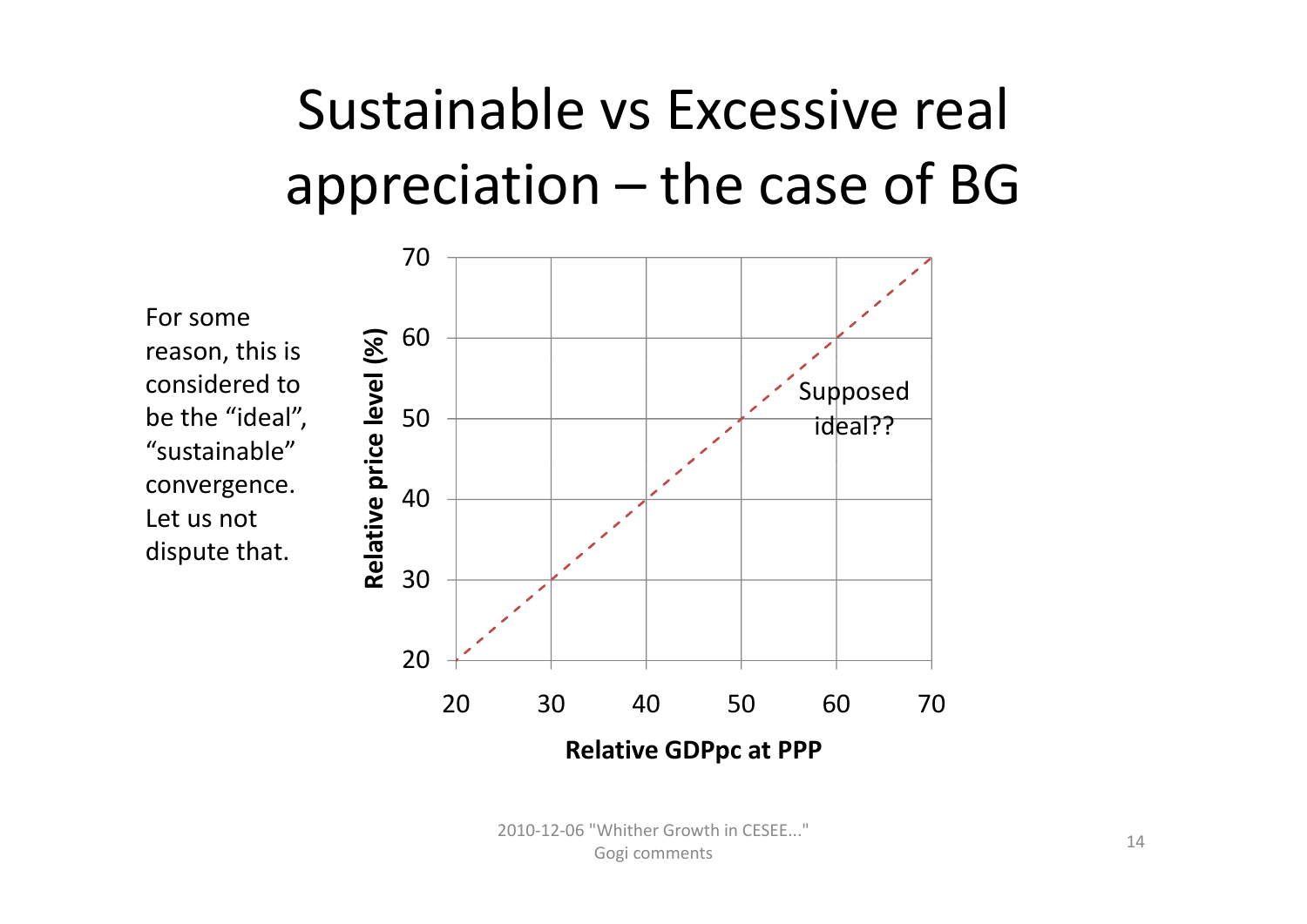

2010‐12‐06 "Whither Growth in CESEE..." Gogi comments 15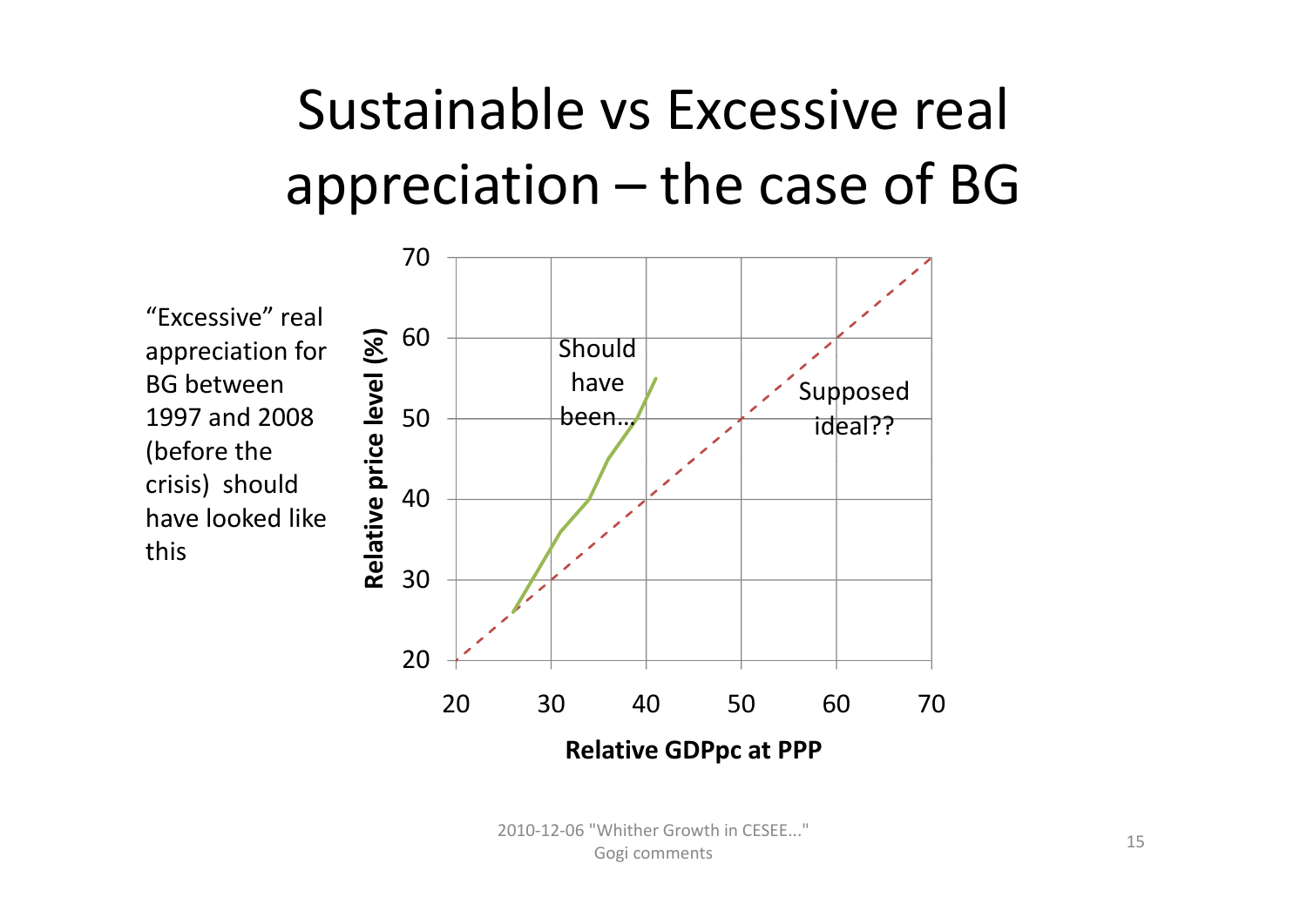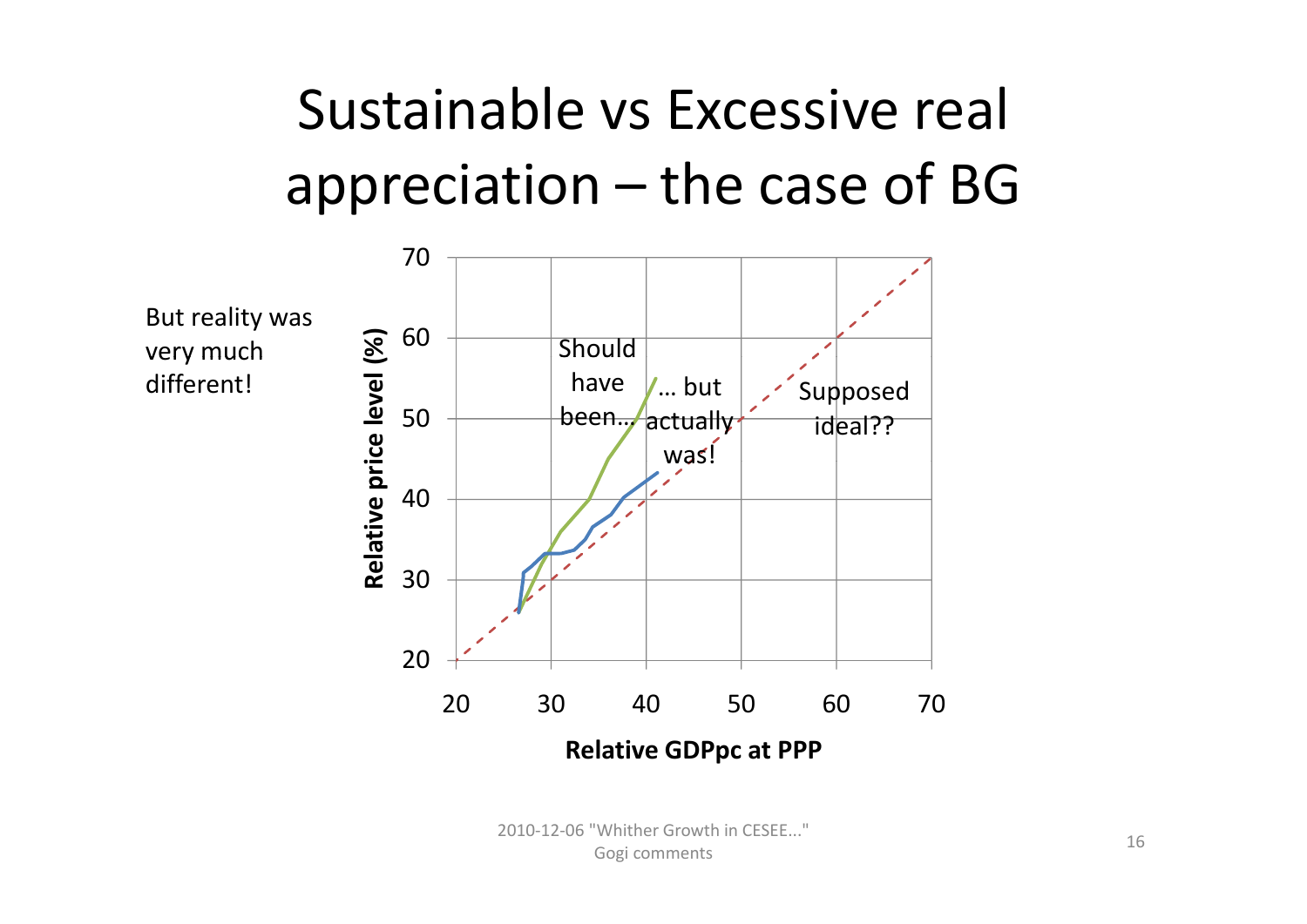Loss of competitiveness due to real appreciation?? – the case of BG (1999‐2010)

- Here is a theory:
	- $-$  Real appreciation without possibility for nominal appreciation means more expensive domestic production and from there loss of international competitiveness.
- Sometimes the real exchange rate seems to be used as "the definition" of competitiveness.
- I have another definition of competitiveness:
	- Competitiveness is being able to sell in conditions of rivalry.
	- This is basically the same as being able to add value, which is <sup>a</sup> definition of competitiveness going back at least to Michael Porter.
	- And is measured by the market share in <sup>a</sup> contested market.
- For most goods the EU is such <sup>a</sup> market. So let's see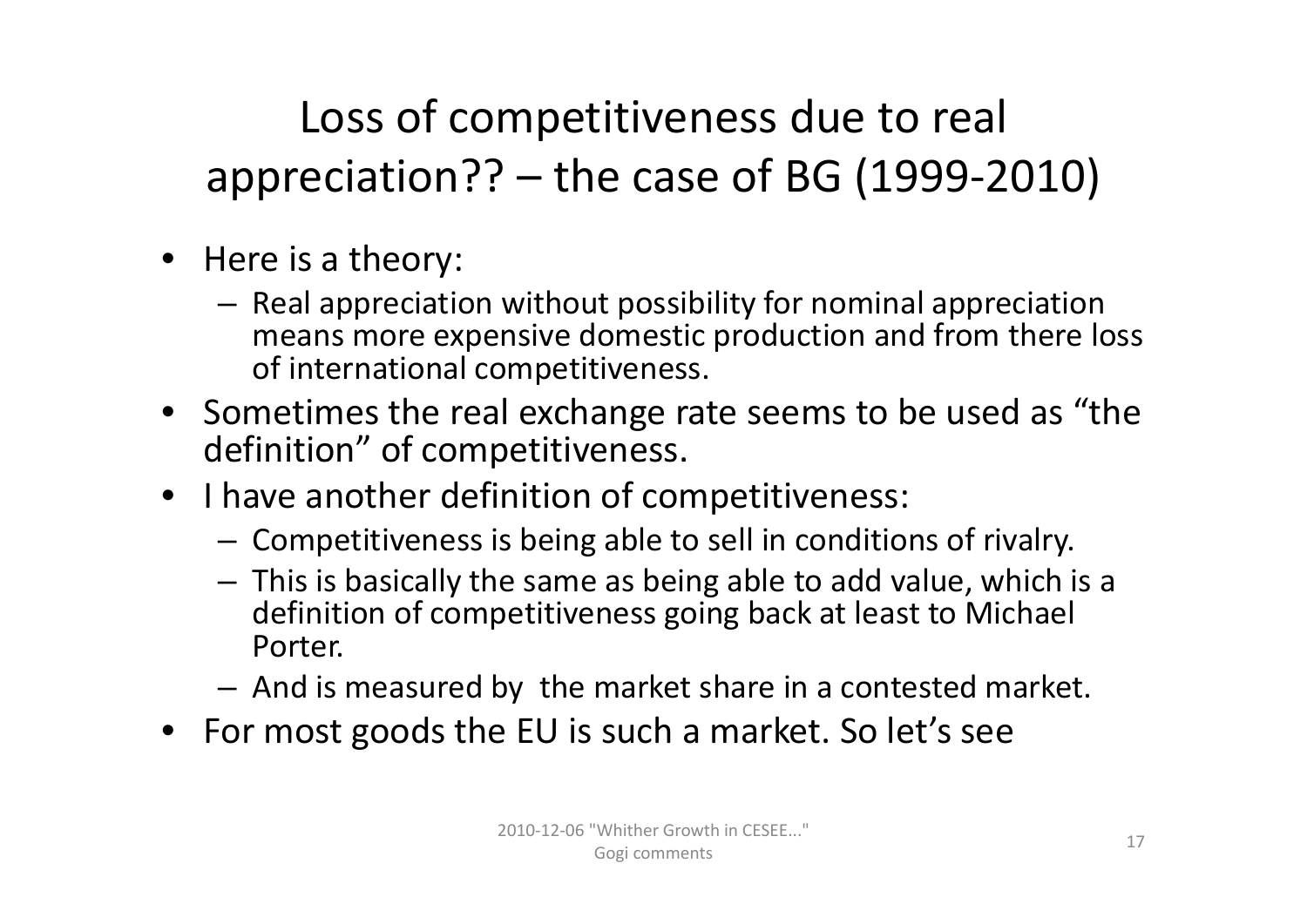#### Loss of competitiveness due to real appreciation?? – the case of BG (1999‐2010)

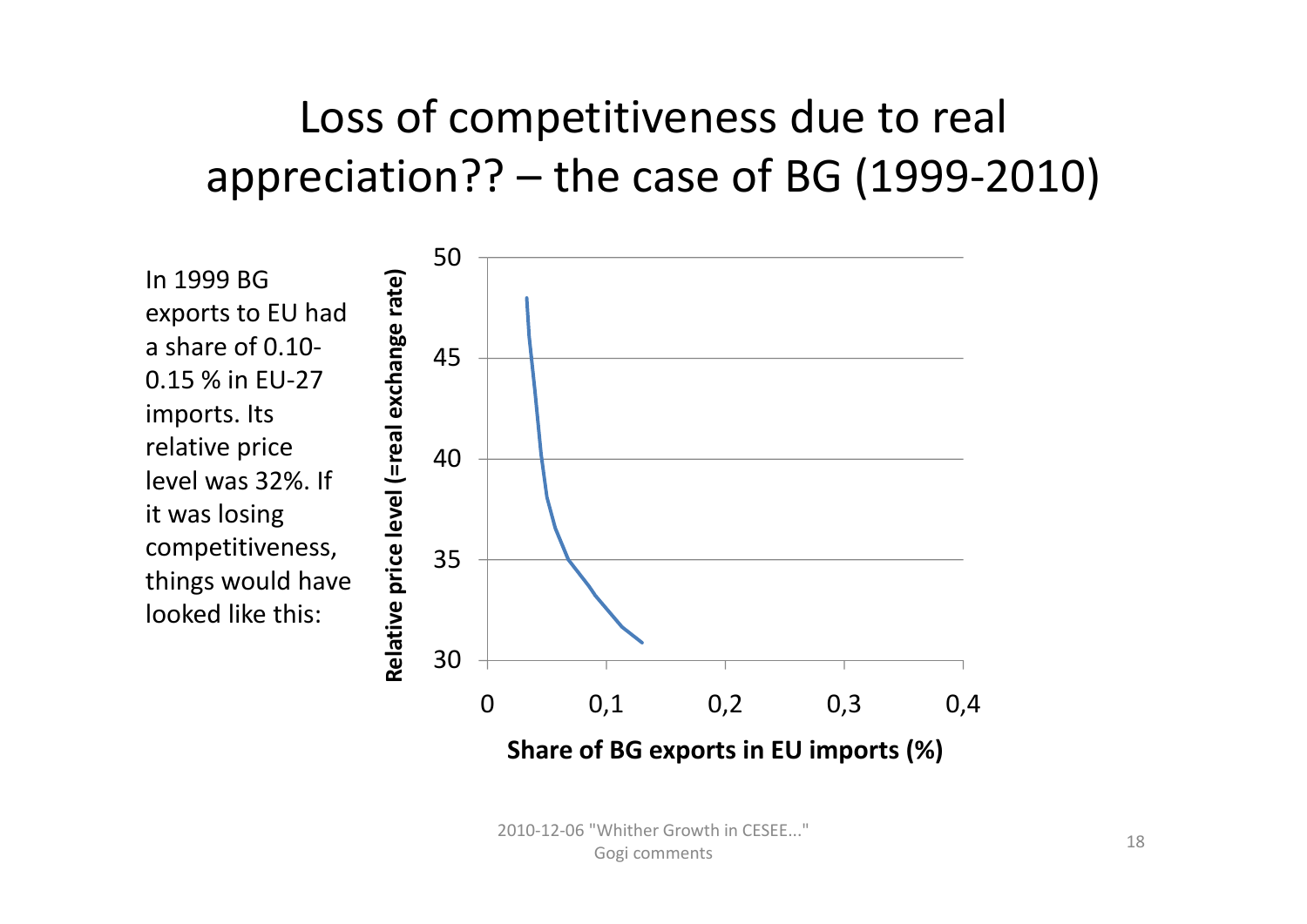#### Loss of competitiveness due to real appreciation?? – the case of BG (1999‐2010)

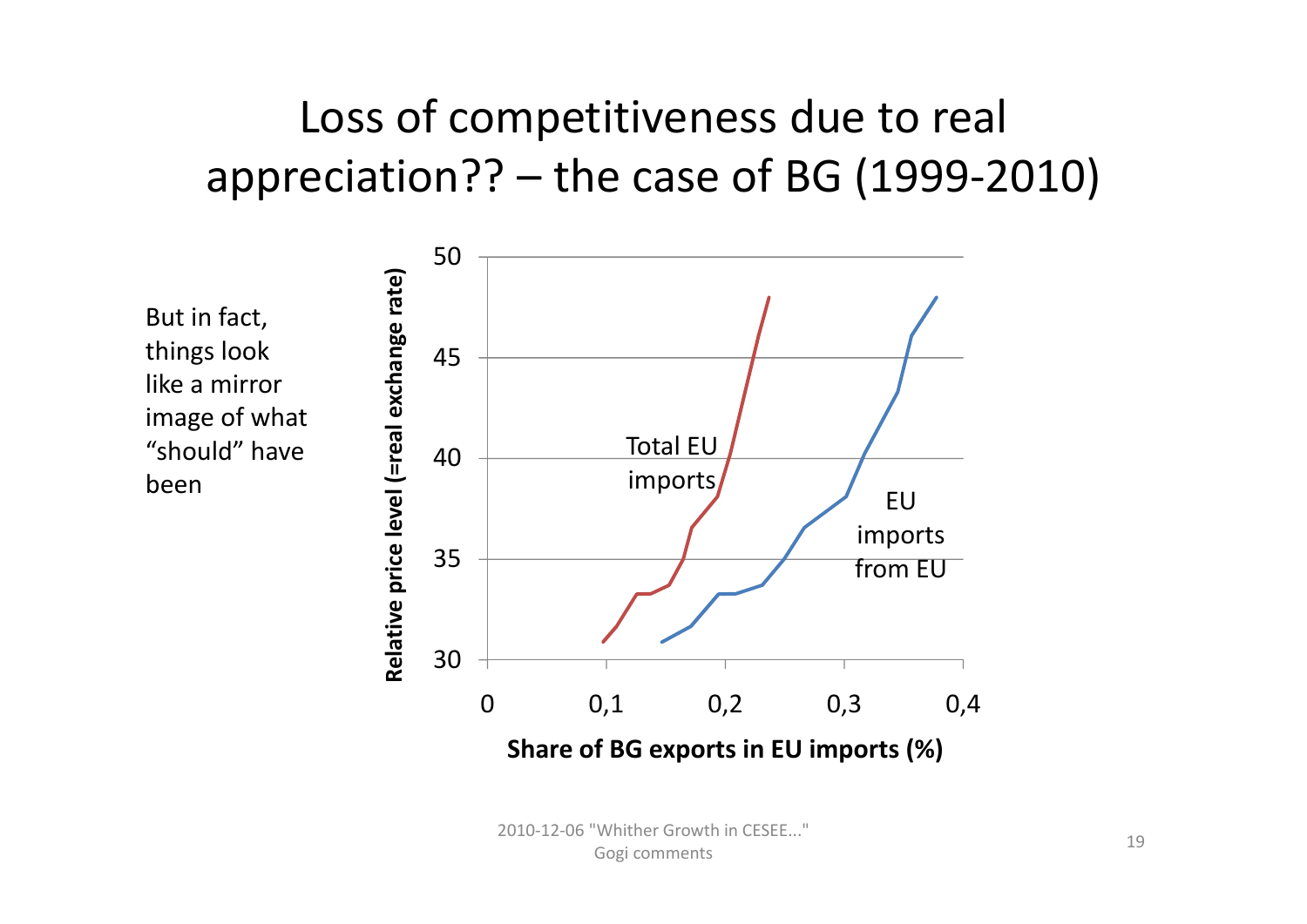## Is Flexing Better? 1

- $\bullet~$  An important part of the explanatory framework of the report is the conviction that flexers fared better under the crisis than fixers. This is a highly problematic assumption for at least two reasons:
	- $-$  Some fixers did not fare worse than average
	- $-$  How a country fared during the crisis depended on a myriad of other factors besides the nature of the exchange rate regime
	- This means that the claim needs to be proven, not just assumed. Fifteen observations in total, in the case of CE5 vs BB5 they are ten, are not enough for <sup>a</sup> statistically significant test.
- As it stands now the claim is <sup>a</sup> faith‐based proposition.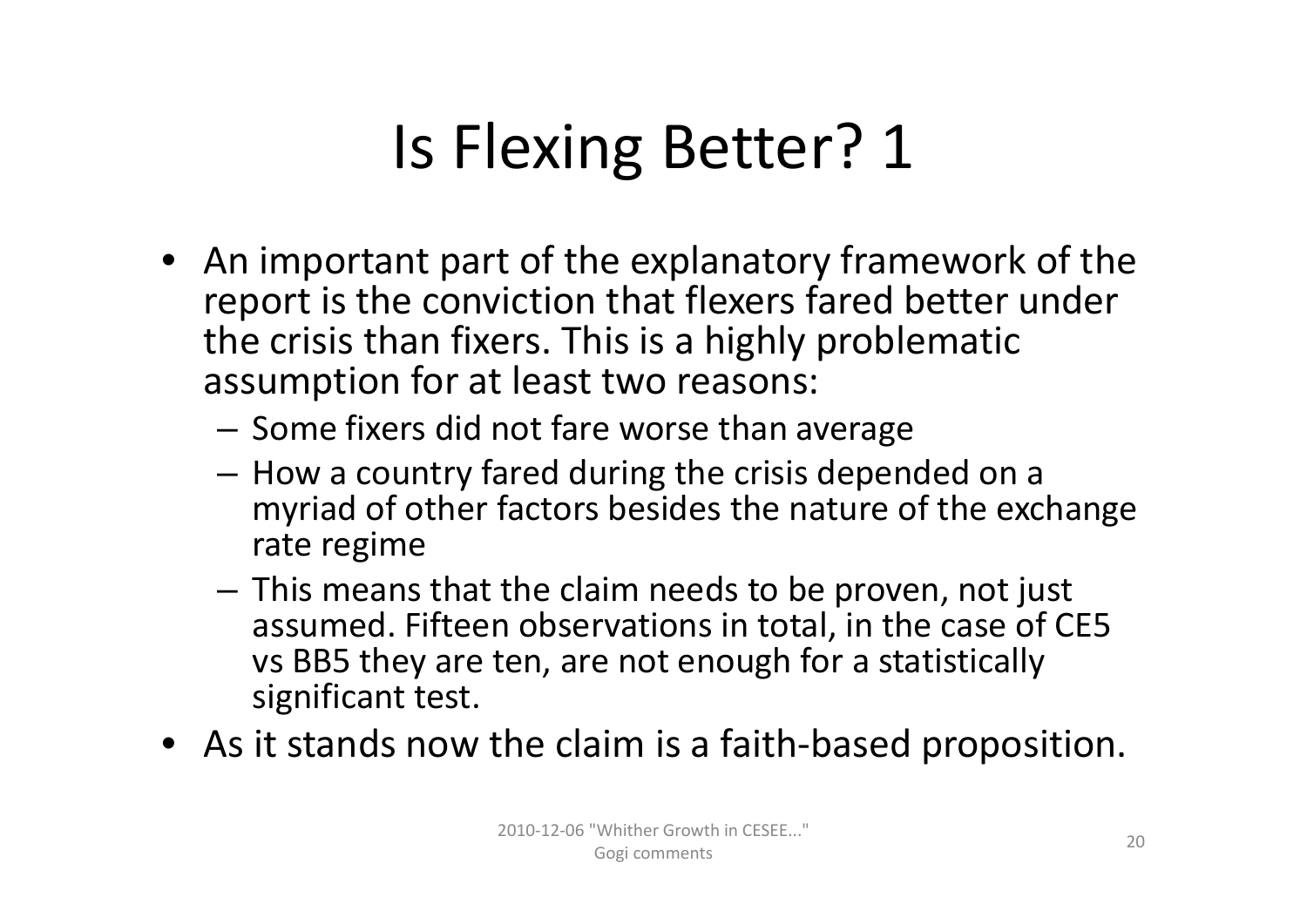## Is Flexing Better? 2 Independent Monetary What?

- The choice of fixing vs flexing in the case of CESEE is embedded in the following context: all these countries are
	- Small
	- **Converging (catching up)**
	- EU members
- This is true even for PL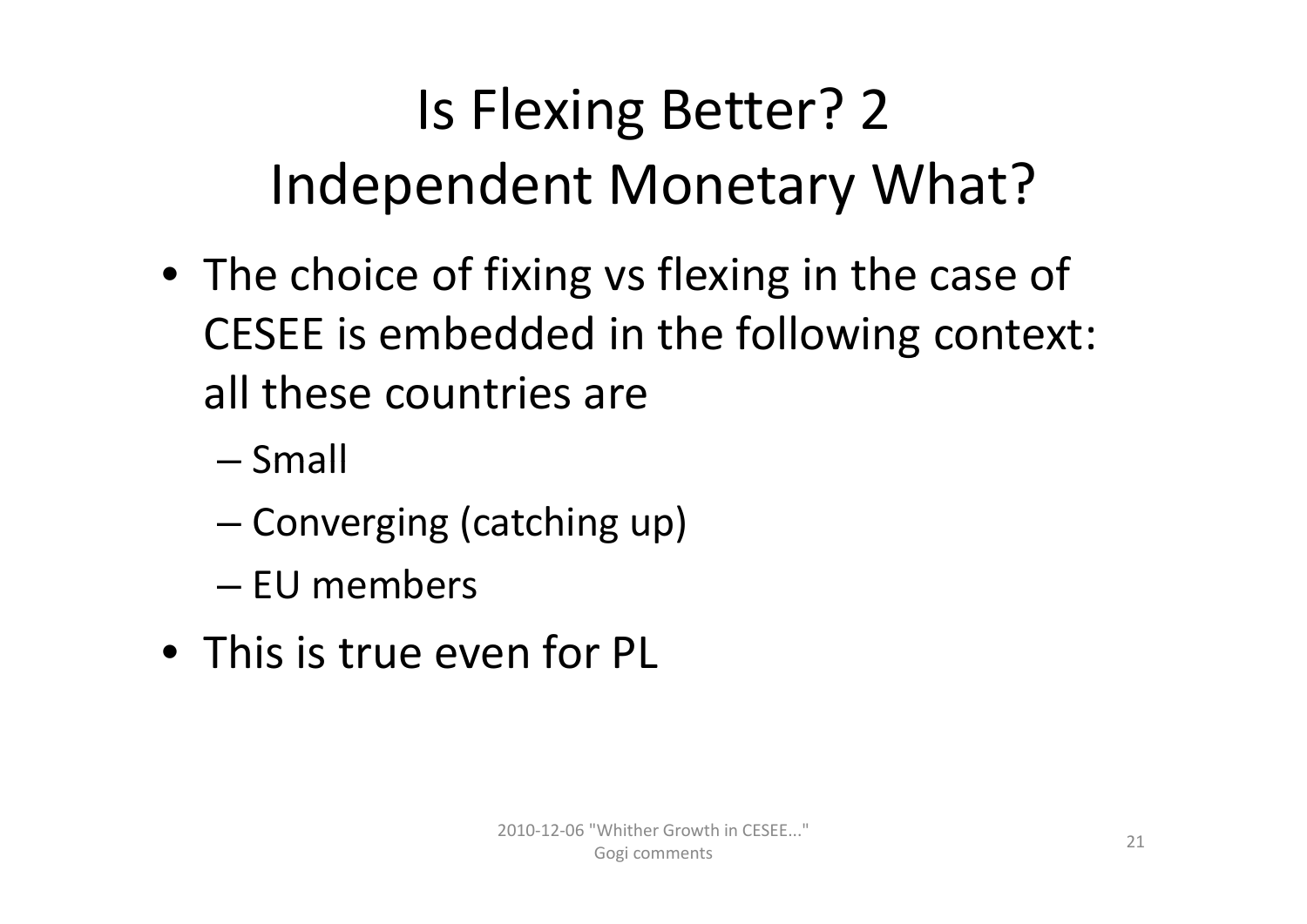## Is Flexing Better? 2 Independent Monetary What?

- Small, converging and members of EU means CESEEs cannot:
	- Block trade flows
	- Block financial flows
	- $-$  Control the currency denomination of these flows
- Thus their central banks control
	- A small part of the monetary base
	- A small aspect of the interest rates
	- $-$  All the rest being in Euro  $-$  a currency they do not control, thus
	- CESEE central banks' influence on monetary conditions is more <sup>a</sup> mirage than <sup>a</sup> reality
- All attempts to devalue the currency by flexers in this crisis showed that – all of them HAD to stop.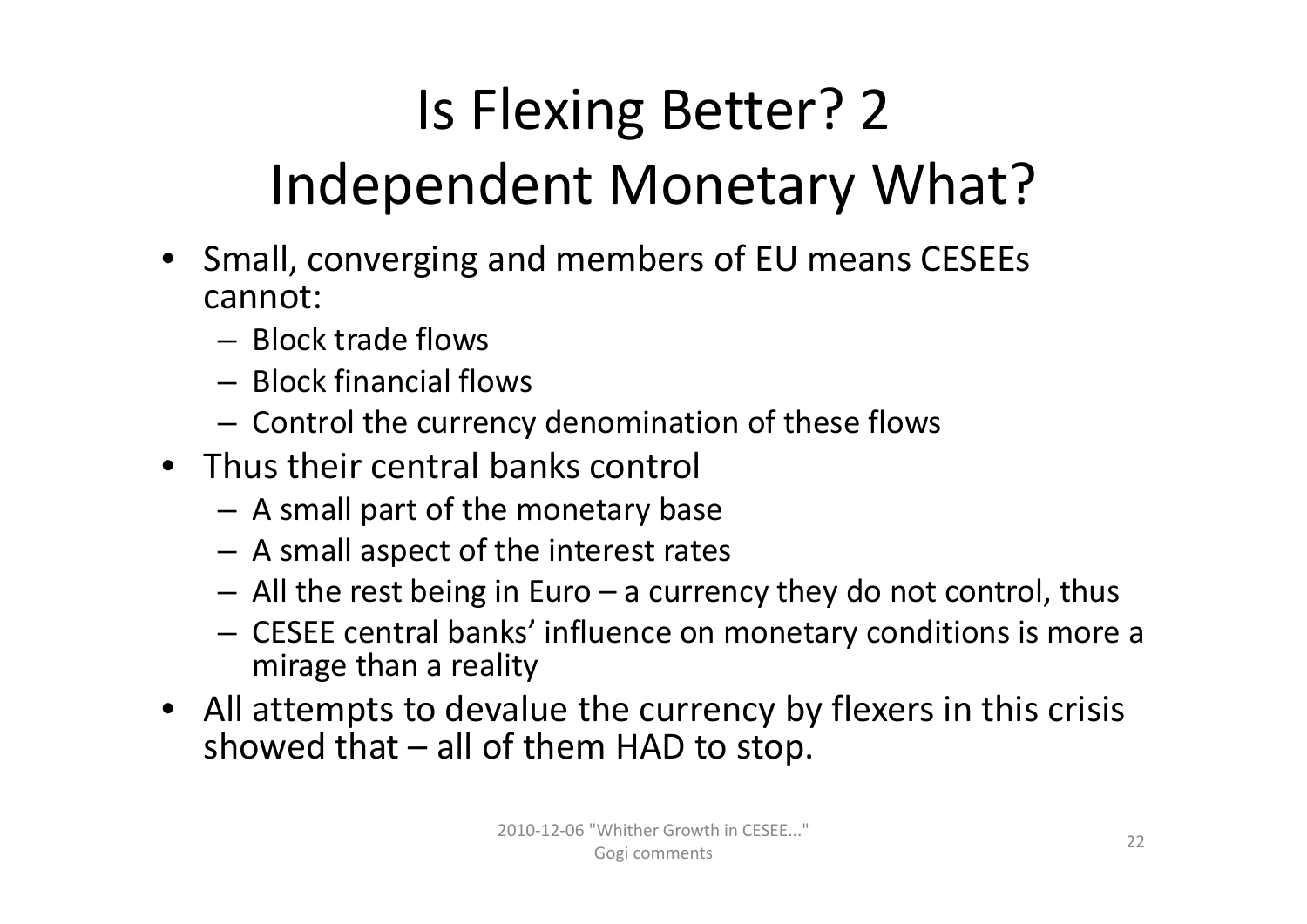## Is Flexing Better? 3

- The basic assumption of the Bruegel Bluepring is that fixing causes worse CA balance, whose adjustment is then more painful when forced by <sup>a</sup> crisis
- This should also have been the case for BG
- So things should look like this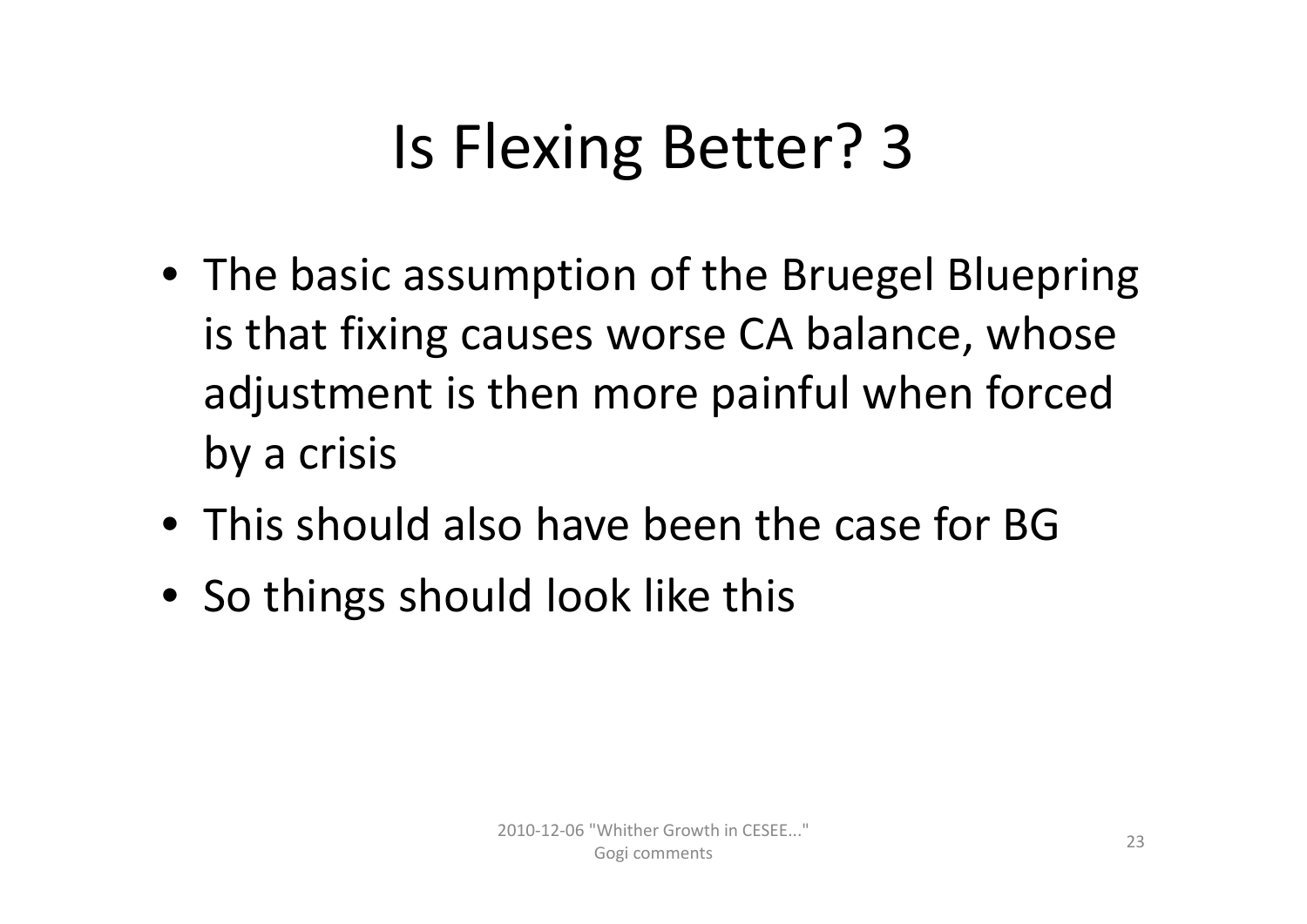#### Yes, BG is a fixer, but...



**GDP in 2010q2 / GDP in 2008q3**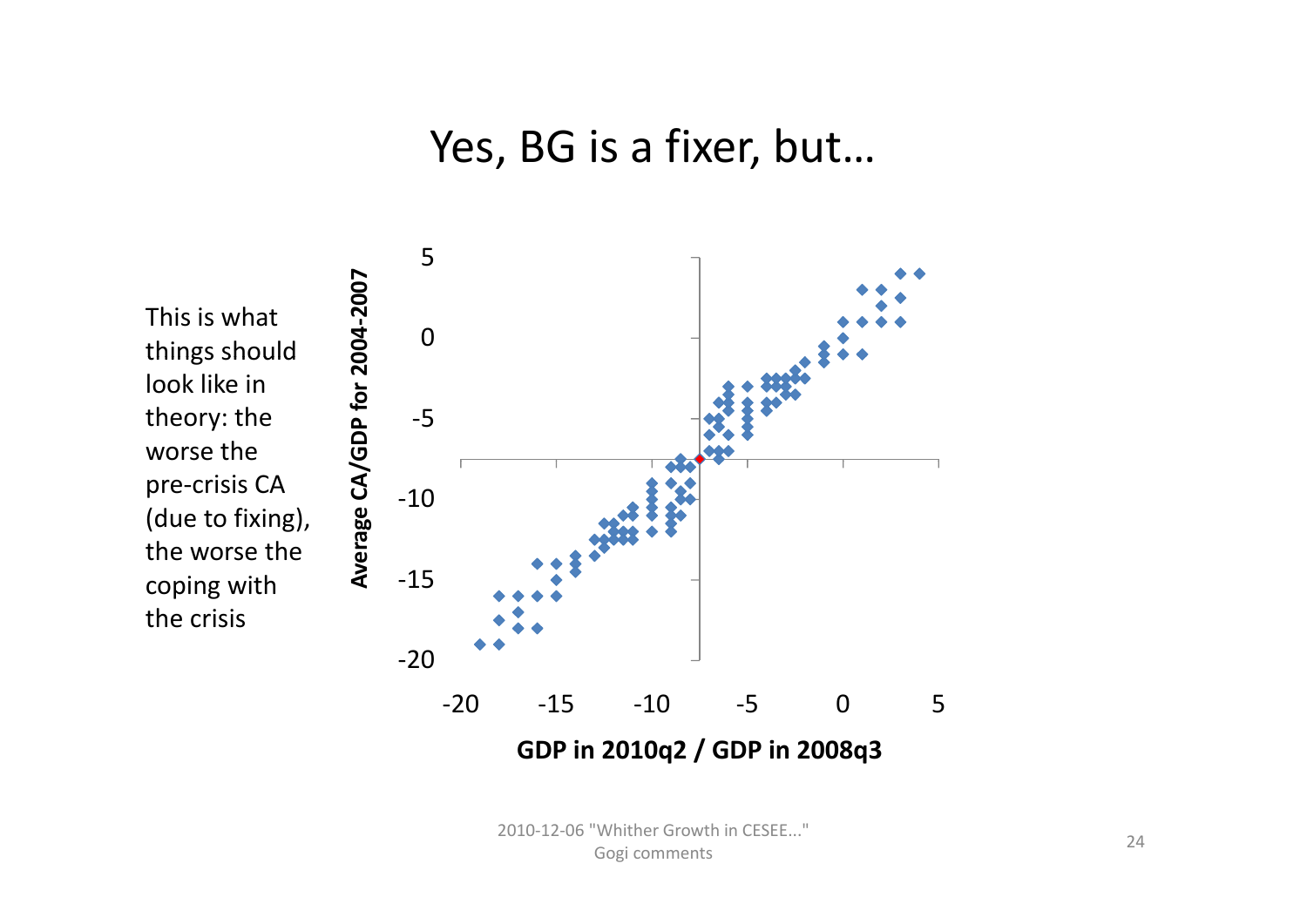#### Yes, BG is <sup>a</sup> fixer, but… (please excuse the totally BG‐centric viewpoint)

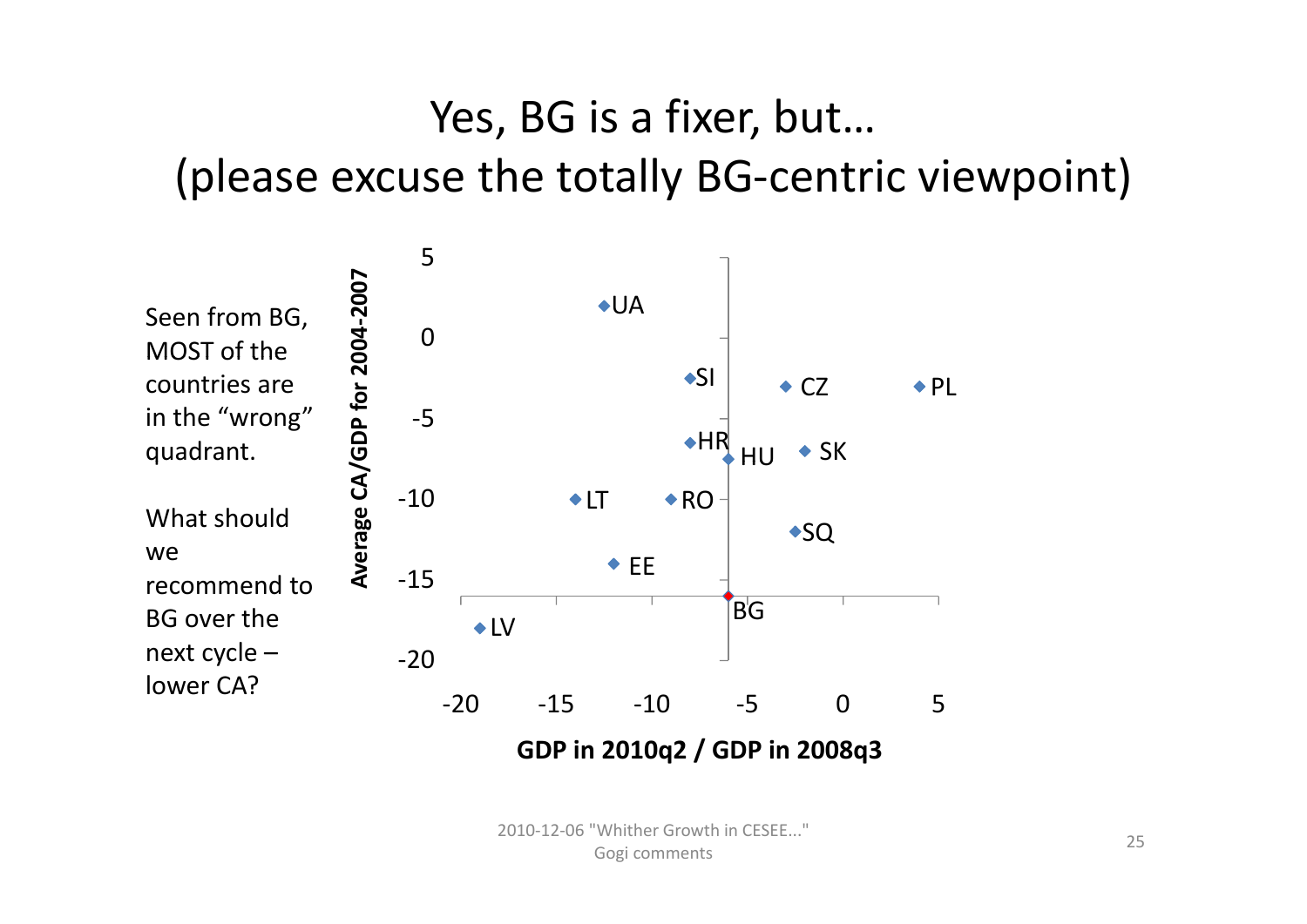## Is Flexing Better? 4 The Productivity Front



2010-12-06 "Whither Growth in CESEE..." Gogi comments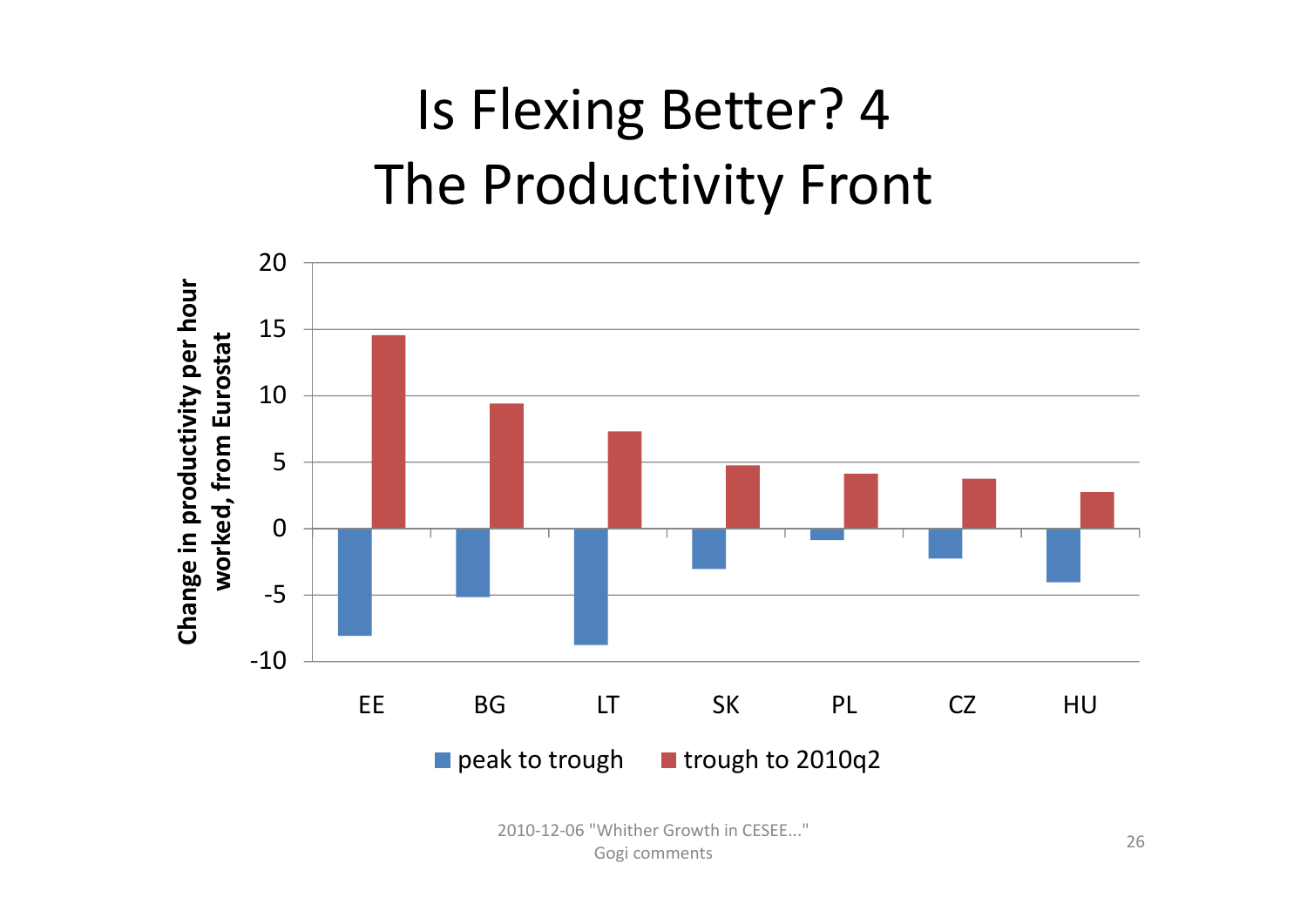## Is Flexing Better? 5 Growth since 2000 by 2008 and 2012



2010-12-06 "Whither Growth in CFSFF..." Gogi comments